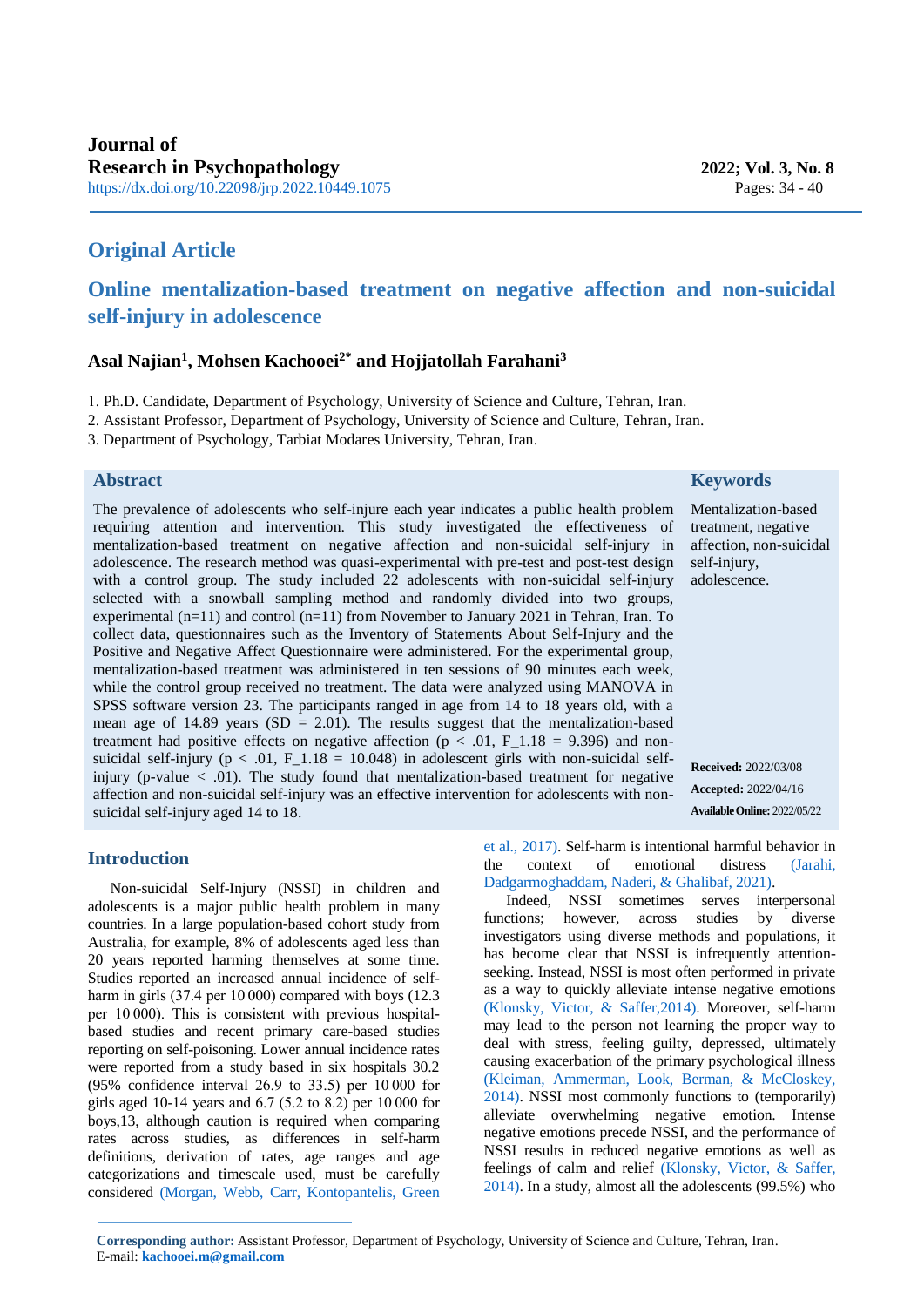<span id="page-1-1"></span>fulfilled the criteria for NSSI disorder reported engaging in NSSI to relieve both intrapersonal and interpersonal, likewise, most patients engaged in NSSI with the expectation to lead relief from either a negative feeling or cognitive state (82.0%) or resolution of an interpersonal problem (57.1%) [\(Cipriano, Cella, & Cotrufo, 2017\).](#page-5-0) Clinicians and expert NSSI researchers described experiencing a negative feeling or before the NSSI behavior as a prototypic symptom, followed by preoccupation and an urge to engage with less agreement [\(Lengel & Mullins-Sweatt, 2013\).](#page-6-4)

<span id="page-1-7"></span><span id="page-1-6"></span><span id="page-1-2"></span>Previous clinical, empirical, and theoretical work has indicated that NSSI is primarily used as an emotion regulation strategy [\(Laporte, Tuente, Ozolins, Westrin,](#page-6-5)  [Westling, et al., 2021\).](#page-6-5) Studies have found that NSSI may be used mainly to relieve negative affect states with high arousals, such as frustration, feeling overwhelmed, or high anxiety, or low arousal stat such as sadness, emptiness, or loneliness [\(Ghorbani, Kameneh, Motahedy,](#page-5-1)  [& Alipour, 2020\).](#page-5-1) Reductions in negative affect have been found to predict the lifetime frequency of cutting, indicating that affective changes associated with NSSI could further reinforce the behavior [\(Klonsky, 2009\).](#page-6-6) However, existing research on the functions of NSSI is based mostly on clinical observations and self-reports from self-harming clients; researchers have previously described the difficulties of categorizing the functions of NSSI. In a recent study of forensic psychiatric patients, intrapersonal functions, such as self-punishment, emotion regulation, and marking distress, were the most relevant to the participants [\(Laporte et al., 2021\).](#page-6-5)

<span id="page-1-10"></span><span id="page-1-5"></span><span id="page-1-0"></span>As [Kortte \(2010\)](#page-6-7) demonstrated in a study, negative emotions such as anger, sadness, and disgust were negative and negatively correlated with mental health, while positive emotions such as optimism were directly correlated with mental health. On the other hand, [Sadeghi, Shahri, Khaleghi Kiadehi, Asadian, and Pirani](#page-6-8)  [\(2015\)](#page-6-8) noted that negative emotions are associated with aggressive behavior in students. Several meta-analyses have synthesized data from RCTs that examined psychotherapies for self-harm in youth. [Ougrin Tranah,](#page-6-9)  [Stahl, Moran, & Asarnow. \(2015\)](#page-6-9) found the largest effect sizes with dialectical behavioral therapy (DBT), and metallization-based therapy (MBT). Nonetheless, they noted a lack of independent replications of efficacy for any intervention [\(Bahji, Pierce, Wong, Roberge, Ortega](#page-5-2)  [et al., 2021\).](#page-5-2) Mentalization is the process of understanding actions through thought and feeling. It is assumed that its enhancement will enhance self-control and agency in people who suffer from affect dysregulation and impulse control problems. As a result of compromised mentalization, self-related negative cognitions are experienced with great intensity, resulting in intense depression and an urgent need for distraction. Further, self-harm and manipulative behavior can help reconnect those whose non-mentalization has marked them as socially isolated. In the absence of mentalization of social experience, impulsive (poorly regulated) behaviors and subjective states that trigger self-harm become prominent [\(Rossouw & Fonagy, 2012\).](#page-6-10)

According to Storeb, Stoffers-Winterling, Völlm, Kongerslev, & Mattivi (2020), DBT and MBT had some positive effects on reducing self-harm, however, these results were based on low-quality evidence. In a 2015 report, Hawkon et al. suggested that MBT may be associated with reductions in self-harm, and recommended further research into the therapeutic assessment. Different treatment methods – like cognitive behavior therapy, dialectic behavior treatment, and mentalization behavior treatment – have been shown to reduce self-harm, depression, and suicidal ideation among adults and adolescents. However, more research on effective interventions for adolescents and children who self-harm is needed [\(Stänicke Haavind, Gullestad,](#page-6-11)  [2020;](#page-6-11) [Hawton et al., 2015\).](#page-6-12) There have been few studies with this approach that addressed self-injurious behavior, and most of these studies focused on borderline disorders. Thus, this study examines whether mentalization-based treatment for adolescents (MBT-A) is more effective than treatment as usual (TAU) for adolescents who have NSSI.

### <span id="page-1-11"></span><span id="page-1-4"></span><span id="page-1-3"></span>**Method**

#### *Participants*

A quasi-experimental design was used with pre-test and post-test data analysis, comparing an experimental group with a control group. In this study, the population included adolescents with non-suicidal self-injury (age 14-18) from Tehran, Iran, from 2021 to 2022. Researchers selected the participants by using a snowball sampling and divided them into two groups (experimental participants: 11 and control participants: 11).

### **Inclusion and Exclusion of research Inclusion**

<span id="page-1-8"></span>Study's inclusion criteria were the absence of comorbid health conditions, no substance use, and no behavioral problems. Those eligible to participate in the study were non-suicidal self-injury adolescents, those who had selfdamage criteria, who were between 14 and 18 years of age, who had signed a written consent form, and who had both parents.

#### **Exclusion**

The exclusion criteria include incomplete questionnaires, and the absence of two intervention sessions.

#### *Procedure*

<span id="page-1-9"></span>As a pre-test, the questionnaires (Inventory of Selfinjury and the Positive and Negative affects questionnaire) were sent through the Links in the application WhatsApp. The first author implemented MBT as individual and group psychotherapy through the meet application for what's up for ten sessions of 90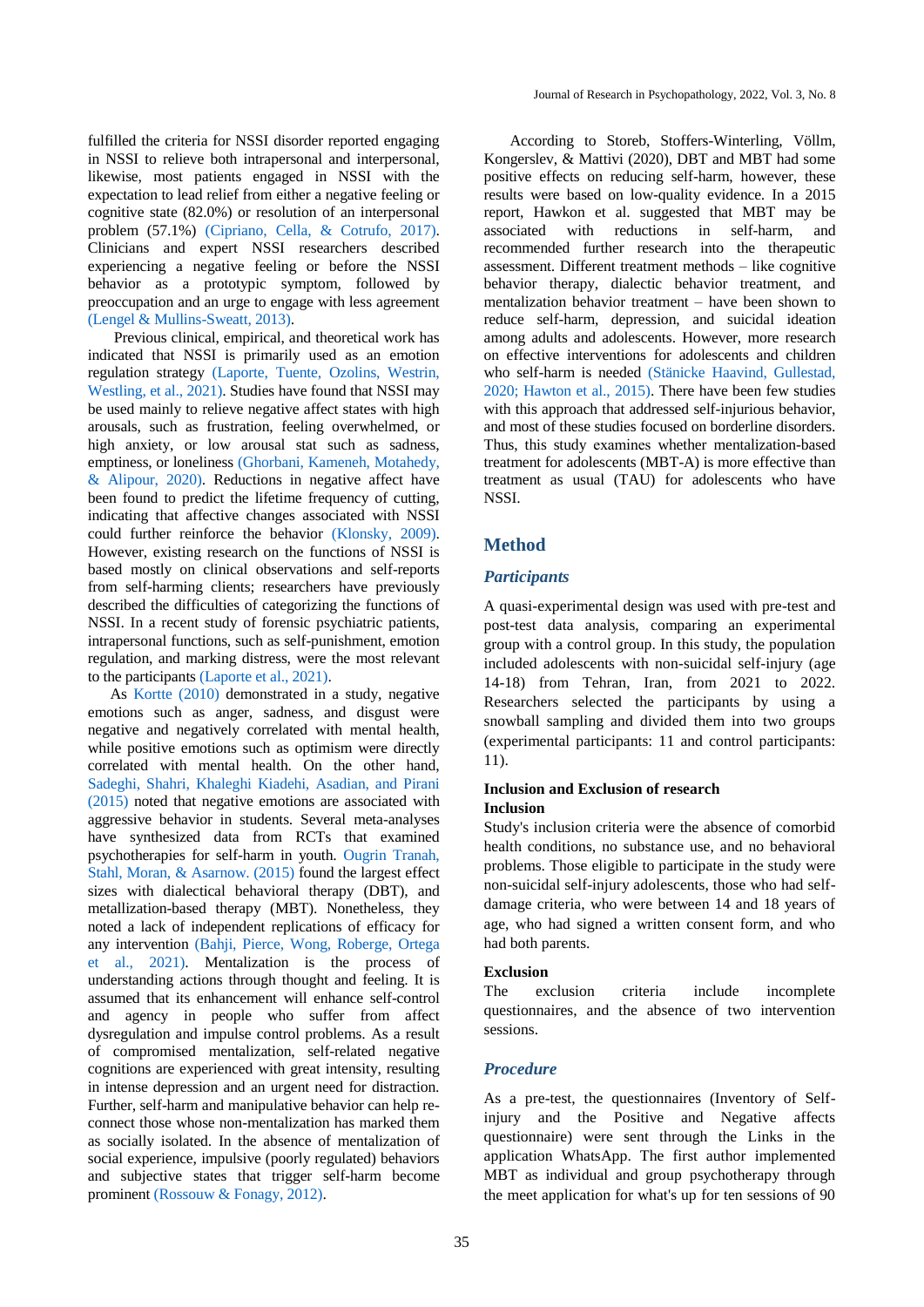<span id="page-2-0"></span>minutes each week. Its goal is to improve mentalizing capacity, especially under stressful conditions, and, in doing so, it is expected to reduce self-injury and negative affection [\(Bateman, O'Connell, Lorenzini,](#page-5-3)  [Gardner, & Fonagy, 2016, Table 1\).](#page-5-3) After completing Mentalization-Based Treatment in the intervention group, questionnaires as a post-test were administered to both groups (intervention and control) and analyzed using SPSS23. To evaluate the effectiveness of Mentalization-Based Treatment on negative affection and non-suicidal self-injury in adolescent girls, a multivariate analysis of covariance was used. The Shapiro-Wilk test was used to assess the normality of the distribution of scores, and the hypothesis of normality of the distribution of scores was confirmed because the results were not significant.

### **Instrument**

#### *Inventory of Statements About Self-injury:*

<span id="page-2-1"></span>The inventory of statements about self-injury (ISAS) created by [Klonsky, & Glenn \(2009\),](#page-6-13) has two parts. The first part evaluates the lifetime frequency of 12 NSSI behaviors shown intentionally without any suicidal intent. Subjects with one or more NSSI behaviors were asked to complete the second part. This part generally evaluates 13 potential NSSI functions with two interpersonal and intrapersonal subscales. Each function is rated on a scale of 0 to 2, with scores each ranging from 0 to 6. The internal consistency of the questionnaire has been reported to be high (0.84). Also, the test-retest reliability of the omnibus NSSI scale has been measured to be 0.85, and its construct validity has been confirmed (Somer, Basay, Basay, & Özbaran, 2013). In Iranian opioid and alcohol abusers, the total Cronbach's alpha coefficient for this subscale was 0.93 [\(Zarghami Babakhanian, Asgarabad, Ghazanfanpour,](#page-6-14)  [Akrami, et al., 2020\).](#page-6-14) Cronbach's alpha coefficient of this questionnaire was 0.97 in this study. The Cronbach's alpha coefficient obtained for the entire inventory in the present research was 0.86.

#### <span id="page-2-4"></span>*Positive and negative affects questionnaire:*

<span id="page-2-3"></span><span id="page-2-2"></span>The questionnaire has 20 items and was developed by Watson et al, designed to measure both positive and negative mood dimensions [\(Watson, Clark & Tellegen,](#page-6-15)  [1988\).](#page-6-15) The items respond on a 5- degree scale. This tool completes self-assessment and by modifying its instructions one can measure the emotional state or attribute dimension. Cronbach's alpha coefficients of positive and negative affect subscales were 0.86 to 0.90 and 0.87 to 0.84, respectively. The retest reliability coefficient for the positive and negative affect was reported 0.68 to 0.47 and 0.71 to 0.39, respectively. The alpha coefficient of the Persian version was 0.87 [\(Mohammadi, Birashk & Gharraee, 2013\).](#page-6-16)

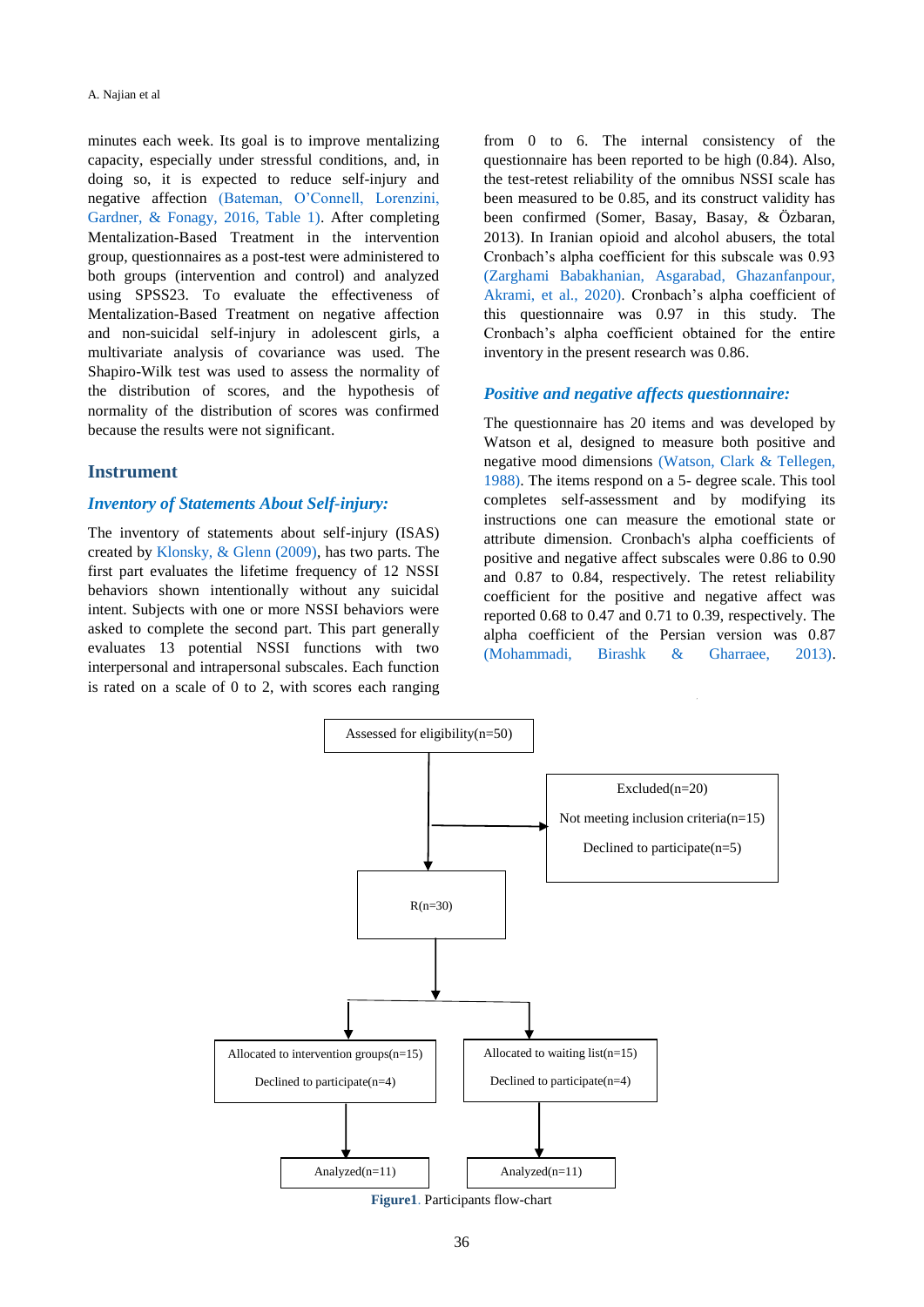| <b>Sessions</b>   | <b>Table 1. Contents of Therapeutic Protocol Sessions</b>                                                                                                                                                                                                                                                                                                                                                                                                                                                                                                                                                                                                                     |
|-------------------|-------------------------------------------------------------------------------------------------------------------------------------------------------------------------------------------------------------------------------------------------------------------------------------------------------------------------------------------------------------------------------------------------------------------------------------------------------------------------------------------------------------------------------------------------------------------------------------------------------------------------------------------------------------------------------|
| <b>Session 1</b>  | Introduction sessions, what is mentality and position of mentality? (Welcome / Introducing the group leader /<br>expressing the goals of the group sessions / expressing the goals of the first session / emphasizing the active<br>presence of group members / Introducing the group members and why they were referred for treatment? /<br>Presenting worksheet / Description of group structure / Presenting group activity / Explaining specific aspects,<br>dimensions, and benefits of mentalization and distinguishing it from misinterpretations by the group leader /<br>Examples given by participants / Review of issues raised by members / Homework presentation |
| <b>Session 2</b>  | Poor and good mentalization indices / Difficulties in self-reading and others / Problems of emotion regulation<br>and impulsivity / Interpersonal sensitivity (/ Exercise presentation / Clarification of participants' interpretations<br>by the group leader and discussion about them / Homework presentation                                                                                                                                                                                                                                                                                                                                                              |
| <b>Session 3</b>  | Why we have emotions and the main emotions Review the discussion of the previous session / Review of<br>assignments / expressing the objectives of the session), Primary and social emotions / Primary and secondary<br>emotions, (Presenting group activities / Describing different types of emotions and individual differences in<br>controlling emotions / Homework.                                                                                                                                                                                                                                                                                                     |
| <b>Session 4</b>  | Emotion Mentoring: Expressing the goals of the session (how to deal with emotions and feelings) / Presenting<br>group activities on how to record emotions about oneself and others / discussing the issues raised by the<br>participants / Interpreting the inner emotional symptoms in ourselves and emotional states in others/group<br>activity / Discussion / Self-regulation of emotions and how others can help regulate our emotions/group<br>activity / Discussion / Non-mentalizing emotions that are very distressing and how we can manage such<br>emotional states/group activity / Discussion / Provide relaxation techniques/homework.                         |
| <b>Session 5</b>  | The importance of attachment relationships (discussion about attachment and attachment strategies in<br>adulthood/group activity presentation/discussion/homework presentation.                                                                                                                                                                                                                                                                                                                                                                                                                                                                                               |
| <b>Session 6</b>  | Attachment and subjectivization (group activity presentation / discussion / attachment conflicts / group activity<br>presentation / discussion / homework presentation.                                                                                                                                                                                                                                                                                                                                                                                                                                                                                                       |
| <b>Session 7</b>  | Mentalization-based therapy (Expressing specific MBT characteristics and goals / Group mentoring training<br>and practice / Homework presentation.                                                                                                                                                                                                                                                                                                                                                                                                                                                                                                                            |
| <b>Session 8</b>  | Emotional Identification and Emotional Focus (Emotional Identification and Emotional Focus on Topics<br>Raised by Group Members                                                                                                                                                                                                                                                                                                                                                                                                                                                                                                                                               |
| <b>Session 9</b>  | training to mentalize content to facilitate epistemic trust                                                                                                                                                                                                                                                                                                                                                                                                                                                                                                                                                                                                                   |
| <b>Session 10</b> | Preparing to end treatment / Focusing on feelings of absence at the end of treatment / Ending treatment.                                                                                                                                                                                                                                                                                                                                                                                                                                                                                                                                                                      |

## **Results**

Girls who self-injure have a mean age of 14.89 and an average standard deviation of 2.01. Table 2 shows demographic information such as age, income, and parental education for the experimental and control groups

## **Table 2.** Demographic information of the sample

|                    |                   |                | <b>Control</b>           | <b>Experimental</b> |      |  |
|--------------------|-------------------|----------------|--------------------------|---------------------|------|--|
| <b>Variables</b>   | <b>Frequency</b>  | Percent        | <b>Frequency</b>         | Percent             |      |  |
|                    | 14 years          | -              | $\overline{\phantom{a}}$ |                     | 9.1  |  |
|                    | 15 years          |                | 9.1                      |                     | 9.1  |  |
| Age                | 16 years          |                | 9.1                      |                     | 9.1  |  |
|                    | 17 years          | 2              | 18.2                     | 4                   | 36.4 |  |
|                    | 18 years          | 7              | 63.6                     | 4                   | 36.4 |  |
|                    | Poor              | 4              | 36.4                     |                     | 9.1  |  |
| Income level       | Medium            |                | 9.1                      | 4                   | 36.4 |  |
|                    | Good              | 4              | 36.4                     | $\mathfrak{D}$      | 18.2 |  |
|                    | Very good         | 2              | 18.2                     | 4                   | 36.4 |  |
|                    | Diploma and under | 6              | 54.6                     | 8                   | 72.8 |  |
| Mother's education | Bachelor's degree | 5              | 45.6                     | $\overline{c}$      | 18.2 |  |
|                    | Master's degree   |                | $\overline{\phantom{a}}$ |                     | 9.1  |  |
|                    | Diploma and under | 6              | 54.6                     | 6                   | 54.6 |  |
| Father's education | Bachelor's degree | 3              | 27.3                     | 4                   | 36.4 |  |
|                    | Master's degree   | $\overline{c}$ | 18.2                     |                     | 9.1  |  |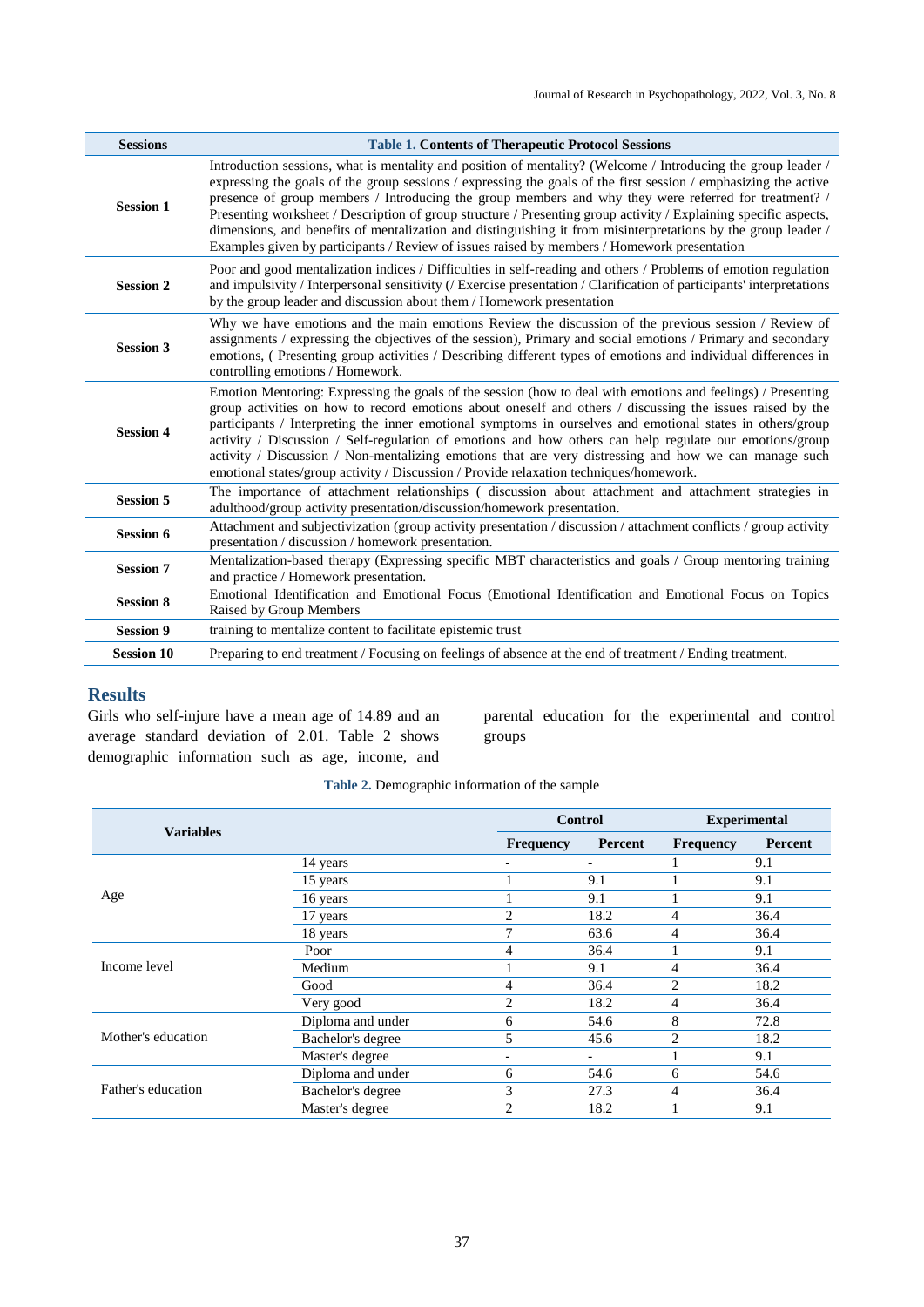| Groups              | Variables                 | Pre-test |                   | Post-test |                   |              |       |
|---------------------|---------------------------|----------|-------------------|-----------|-------------------|--------------|-------|
|                     |                           | Mean     | Std.<br>Deviation | Mean      | Std.<br>Deviation | Shapiro-Wilk | Sig.  |
| <b>Control</b>      | <b>Negative Affection</b> | 18.82    | 2.562             | 18.36     | 1.286             | 0.910        | 0.242 |
|                     | Non-suicidal Self-Injury  | 16.55    | 2.103             | 16.32     | 2.359             | 0.887        | 0.126 |
| <b>Experimental</b> | Negative Affection        | 19.73    | 2.970             | 16.64     | 2.461             | 0.932        | 0.429 |
|                     | Non-suicidal Self-Injury  | 15.14    | 1.227             | 12.64     | 2.087             | 0.970        | 0.891 |

**Table 3.** Descriptive statistics in experimental and control groups

Descriptive indicators of variables and their normalization test are reported in Table 3.

Both experimental and control groups had the same slopes of the regression line at pre-test and post-test ( $p <$ .05, F  $(4.30) = 1.547$ . In Levene's test of homogeneity of variance of the dependent variables in the groups, the variance of negative affection ( $p < .05$ , F (1.20) = 0.085) and non-suicidal self-injury ( $p < .05$ , F (1.20) = 1.013) in the groups was equal. According to the Box test to check for parity of the covariance matrix, the dependent variables between the experimental and control groups

showed the same covariance matrix ( $p < .05$ ,  $F = 1.342$ , Box's M Test  $= 4.515$ ). Since the number of participants in the two groups is equal, this does not interfere with the analysis of variance. The Chi-Square-Bartlett test of sphericity and significance found that the relationship between factors is significant ( $p < .01$ , df = 2, x2= 24.505). As a result of examining the assumptions of multivariate analysis of covariance, the test results revealed that there was a significant difference between non-suicidal self-injury and negative affection between experimental and control groups ( $p <$ .01, F  $(2.17) = 6.365$ , Wilks' lambda = 0.572).

**Table 4.** Results of analysis of covariance of the variables

| <b>Dependent Variable</b>       | <b>Source</b> | <b>Type III Sum of Squares</b> | df | <b>Mean Square</b> |        | Sig.  | Eta   |
|---------------------------------|---------------|--------------------------------|----|--------------------|--------|-------|-------|
|                                 | group         | 21.333                         |    | 21.333             | 9.396  | 0.007 | 0.343 |
| <b>Negative Affectivity</b>     | Error         | 40.866                         | 18 | 2.270              |        |       |       |
|                                 | group         | 35.123                         |    | 35.123             | 10.048 | 0.005 | 0.358 |
| <b>Non-suicidal Self-Injury</b> | Error         | 62.917                         | 18 | 3.495              |        |       |       |

In Table 4, the F statistic is significant for negative affection ( $p < .01$ , F (1.18) = 9.396) and non-suicidal self-injury ( $p < .01$ , F (1.18) = 10.048). These results indicate that there are significant differences between the groups. As a result of these findings, mentalizationbased treatment is effective and reduces non-suicidal self-injury and negative affection in adolescents. Moreover, Table 4 shows the effect size of group membership is 34.3% for the negative affection change and 35.8% for the non-suicidal self-injury change.

## **Discussion**

<span id="page-4-4"></span><span id="page-4-1"></span>The aim of this study was to determine the effectiveness of mentalization-based treatment on negative affection and non-suicidal self-injury in adolescents. According to the results, mentalization-based treatments reduce negative affection and non-suicidal self-injury in adolescents. The results of this study are similar to those found in some previous studies such as [Bevington et al.](#page-5-4)  [\(2013\),](#page-5-4) Ougrin et al. (2015), [Beck et al. \(2020\),](#page-5-5) [Storebø](#page-6-17)  [et al. \(2020\) and](#page-6-17) [Jørgensen et al. \(2021\).](#page-6-18) According to seven studies measuring para-suicidal behavior and two follow-ups, mentalization-based therapy reduced selfmutilating behaviors significantly [\(Bales et al., 2012;](#page-5-6) [Bateman & Fonagy, 2009;](#page-5-7) [Kvarstein et al., 2015;](#page-6-19) [Rossouw & Fonagy, 2012\).](#page-6-10) Of these, five studies, including two follow-ups, found that MBT achieved superior reductions in self-harm behaviors than their control groups (TAU, SGT) [\(Bateman & Fonagy, 2009;](#page-5-7)

[Rossouw & Fonagy, 2012;](#page-6-10) [Vogt & Norman, 2019\).](#page-6-20)

<span id="page-4-9"></span><span id="page-4-7"></span><span id="page-4-6"></span>Often, mentalization-based treatment is used to regulate internal storms in adolescents who self-harm. These vulnerable young people are said to collapse during the adolescent stage of their development. These patients can be hard to connect with emotionally in therapy, and the process can be fraught with countertransference reactions [\(Rossouw, 2015\).](#page-6-21) According to Mentalization, capacity is a key mechanism for change during psychological treatment [\(Markowitz, Milrod,](#page-6-22)  [Luyten, & Holmqvist, 2019\).](#page-6-22) Mentalization refers to the ability to understand actions as expressions of thoughts and feelings. Enhancing it is thought to strengthen selfcontrol and agency in those with affect dysregulation and impulse control problems. There is evidence that self-harm occurs in adolescents when the individual fails to represent the social experience through mental states in response to relationship stress. Mentalizing is compromised when negative cognitions about oneself are experienced with great intensity, leading both to depression and the need to distract.

<span id="page-4-8"></span><span id="page-4-5"></span><span id="page-4-3"></span><span id="page-4-2"></span><span id="page-4-0"></span>Additionally, when mentalization of social experience fails, impulsive behaviors and subjective states that lead to self-harm are more likely to develop [\(Rossouw & Fonagy, 2012\).](#page-6-10) Research demonstrates that mentalization skills continue to develop during adolescence, supported, in part, by structural and functional changes within the adolescent brain. For instance, increased activity in certain brain regions of left temporoparietal junction and right dorsolateral prefrontal cortex in adolescents has been associated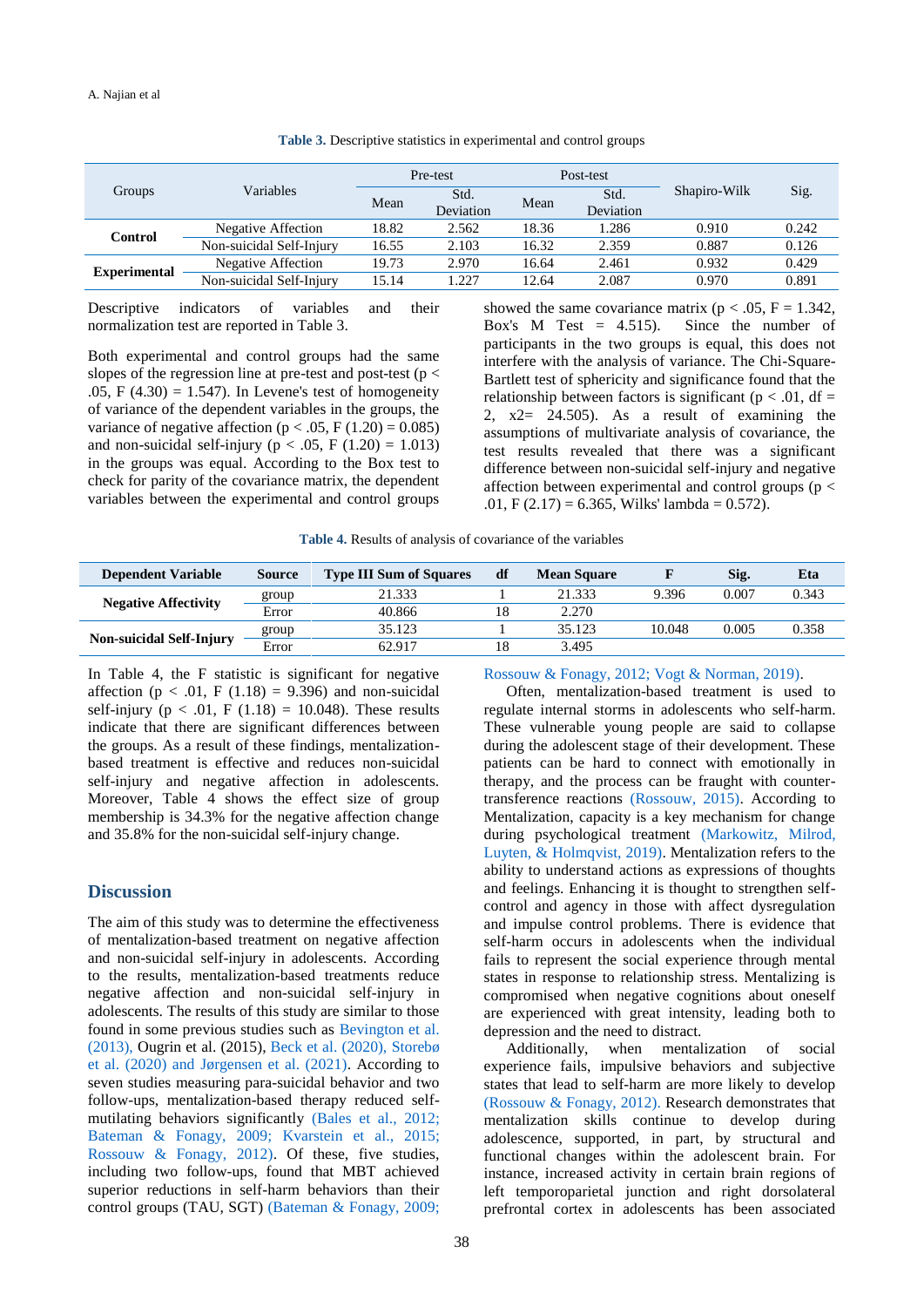<span id="page-5-9"></span>with increased sensitivity to others' perspectives: a central component of mentalization. Mentalization assists young people to navigate these new social challenges by enabling them to understand their own and others' thoughts, feelings, and intentions and to identify and follow social conventions in new situations [\(Clarke, Meredith, & Rose, 2020\).](#page-5-8) There are some limitations, including the low-quality evidence and biases possible in the included studies, the generalizability of the findings, the absence of randomness in the study design, and the use of a few samples.

## **Conclusion**

This systematic review indicates that MBT is an effective treatment for reducing negative affection and non-suicidal self-injury in patients. A number of practical suggestions are made for future research. First, studies of higher quality are clearly needed. Future RCTs should be double-blind, appropriately randomized, and report statistical power. It is recommended to conduct RCTs without the involvement of the authors of the MBT in order to avoid potential bias. Additionally, future studies should explore the effects of potential moderators of MBT effectiveness, including the severity of non-suicidal self-injury, gender, treatment adherence, and attendance to determine which treatment format is most effective for which category of non-suicidal self-injury patients. Third, future MBT studies should monitor patients' mentalization skills at the beginning and end of treatment to see if MBT improves them; furthermore, they should conduct mediation analyses to see if changes in mentalization skills actually moderate the effects of MBT on symptoms.

### **Acknowledgments**

It was a doctoral research project of the first author that led to the writing of this clinical psychology paper with a registered ethical number IR.ACECR.ROYAN.REC.1400.054.

## **Disclosure Statement**

There is no conflict of interest reported by the authors.

## **ORCID**

**Mohsen Kachooei: <https://orcid.org/0000-0002-3070-4100>**

### **References**

<span id="page-5-2"></span>[Bahji, A., Pierce, M., Wong, J., Roberge, J. N., Ortega,](#page-1-0)  [I., & Patten, S. \(2021\). Comparative efficacy and](#page-1-0)  [acceptability of psychotherapies for self-harm and](#page-1-0)  [suicidal behavior among children and adolescents: A](#page-1-0)  [systematic review and network meta-analysis.](#page-1-0) *JAMA network open*, *4*[\(4\), e216614-e216614.](#page-1-0) [doi:10.1001/jamanetworkopen.2021.6614](https://doi.org/10.1001/jamanetworkopen.2021.6614)

- <span id="page-5-6"></span>[Bales, D., van Beek, N., Smits, M., Willemsen, S.,](#page-4-0)  [Busschbach, J. J. V., Verheul, R., & Andrea, H.](#page-4-0)  [\(2012\). Treatment outcome of 18-month, day](#page-4-0)  [hospital mentalization-based treatment \(MBT\) in](#page-4-0)  [patients with severe borderline personality disorder](#page-4-0)  in the Netherlands. *[Journal of Personality](#page-4-0)  Disorders*[, 26, 568–582.](#page-4-0) [doi:10.1521/pedi.2012.26.4.568](https://doi.org/10.1521/pedi.2012.26.4.568)
- <span id="page-5-7"></span>[Bateman, A., & Fonagy, P. \(2009\). Randomized](#page-4-1)  [controlled trial of outpatient mentalization-based](#page-4-1)  [treatmentversus structured clinical management for](#page-4-1)  [borderline personality disorder.](#page-4-1) *The American Journal of Psychiatry*[, 166\(12\), 1355–1364.](#page-4-1) [doi:10.1176/appi.ajp.2009.09040539](https://doi.org/10.1176/appi.ajp.2009.09040539)
- <span id="page-5-3"></span>[Bateman, A., O'Connell, J., Lorenzini, N., Gardner, T.,](#page-2-0)  [& Fonagy, P. \(2016\). A randomised controlled trial](#page-2-0)  [of mentalization-based treatment versus structured](#page-2-0)  [clinical management for patients with comorbid](#page-2-0)  [borderline personality disorder and antisocial](#page-2-0)  [personality disorder.](#page-2-0) *BMC psychiatry*, *16*(1), 1-11. [doi:10.1186/s12888-016-1000-9](https://doi.org/10.1186/s12888-016-1000-9)
- <span id="page-5-5"></span>[Beck, E., Bo, S., Jørgensen, M. S., Gondan, M.,](#page-4-2)  [Poulsen, S., Storebø, O. J., ... & Simonsen, E.](#page-4-2)  [\(2020\). Mentalization‐based treatment in groups for](#page-4-2)  [adolescents with borderline personality disorder: A](#page-4-2)  [randomized controlled trial.](#page-4-2) *Journal of Child and Psychiatry*,  $61(5)$ , 594-604. [doi:10.1111/jcpp.13152](https://doi.org/10.1111/jcpp.13152)
- <span id="page-5-4"></span>[Bevington, D., Fuggle, P., Fonagy, P., Target, M., &](#page-4-3)  [Asen, E. \(2013\). Innovations in practice: Adolescent](#page-4-3)  mentalization-based integrative therapy (AMBIT)-A [new integrated approach to working with the hardest](#page-4-3)  [to reach adolescents with severe complex mental](#page-4-3)  health needs. *[Child and Adolescent Mental](#page-4-3)  Health*, *18*[\(1\), 46-51.](#page-4-3)

[doi:10.1111/j.1475-3588.2012.00666.x](https://doi.org/10.1111/j.1475-3588.2012.00666.x)

- Bildik, T., Somer, O., Basay, B. K., Basay, Ö., & Özbaran, B. (2013). The validity and reliability of the Turkish version of the inventory of statements about self-injury. *Turk Psikiyatri Dergisi*, *24*(1), 49. <https://pubmed.ncbi.nlm.nih.gov/23446540>
- <span id="page-5-0"></span>[Cipriano, A., Cella, S., & Cotrufo, P. \(2017\).](#page-1-1)  [Nonsuicidal self-injury: A systematic](#page-1-1)  review. *[Frontiers in psychology](#page-1-1)*, *8*.
- <span id="page-5-8"></span>Clarke, A., Meredith, P. [J., & Rose, T. A. \(2020\).](#page-5-9)  [Exploring mentalization, trust, communication](#page-5-9)  [quality, and alienation in adolescents.](#page-5-9) *Plos [one](#page-5-9)*, *15*(6). [doi:10.1371/journal.pone.0234662](https://doi.org/10.1371/journal.pone.0234662)
- <span id="page-5-1"></span>[Ghorbani, S., Kameneh, A. S., Motahedy, A., &](#page-1-2)  [Alipour, Z. \(2020\). Comparative effectiveness of](#page-1-2)  [cognitive-behavioral therapy and dialectical](#page-1-2)  [behavior therapy on emotion regulation, positive and](#page-1-2)  [negative affection, aggressive and self-harm](#page-1-2)  [behaviors of 13-16-year-old female](#page-1-2)  students. *[International Journal of Multicultural and](#page-1-2)  [Multireligious Understanding](#page-1-2)*, *7*(9), 20-32. [doi:10.18415/ijmmu.v7i9.1883](http://dx.doi.org/10.18415/ijmmu.v7i9.1883)